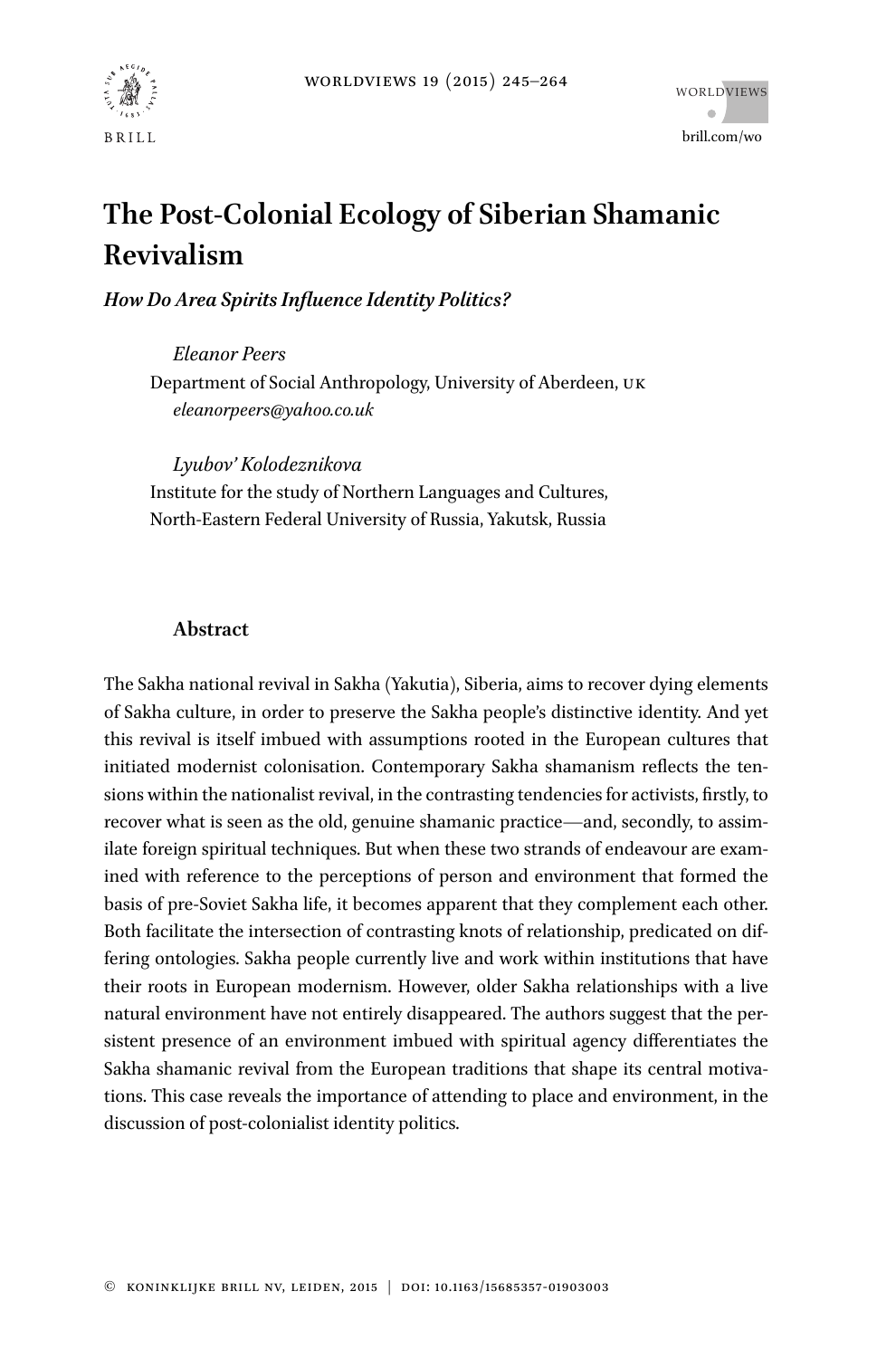#### **Keywords**

Shamanism – post-colonialism – the natural environment – ontology – Siberia

## **1 Introduction**

Over recent years, there have been murmurings in the chatrooms used by young Sakha1 people about the shamanic rituals that now punctuate public events in their Republic, Sakha (Yakutia), in north-east Siberia. Individuals have wondered why it is now deemed necessary to ask for the area spirits' blessings over a new shopping mall, for example, or an academic conference. These conversations highlight the contrasting ontologies that underpin the ongoing Sakha national revival. The spiritual entities inhabiting the live natural environment Sakha communities have experienced for centuries have irrupted into modernist, secularist post-Soviet cultural forms, which, in themselves, do not countenance these spirits' existence. In this article, we elucidate the way these ontological clashes are shaping the Sakha shamanic revival, along with the nationalist cultural revival that encompasses it. We show how the Sakha peoples' continuing engagement with a living natural environment constitutes the Sakha national revival as a non-European field of endeavour and action, even if it is embedded in institutions and conventions that have their roots in post-Enlightenment Europe.

The Sakha national revival, like its equivalents in other parts of the former Soviet Union, aims to recover lost or dying elements of Sakha culture, in order to preserve the Sakha people's distinctive identity in the face of modernising social and economic change. Successive Russian-dominated states have governed Sakha territories since the early seventeenth century; Sakha (Yakutia) remains one of the Russian Federation's federal subjects. Sakha communities have experienced particularly rapid transformation over the twentieth century, as part of the Soviet administration's energetic assimilation of indigenous Siberian populations into a modern, socialist society. And yet the Sakha revival is itself imbued with assumptions that have their origin in the European cultures that initiated contemporary forms of colonialism and modernism: it corresponds with the post-colonialist projects Talal Asad discusses in *Genealogies of Religion* (Asad, 1993, 1–26). Sakha nationalists seek to normalise particular

<sup>1</sup> Sakha people call themselves *Sakha* in their own language, however the Russian-language word is *Yakut*. We here follow the Sakha usage.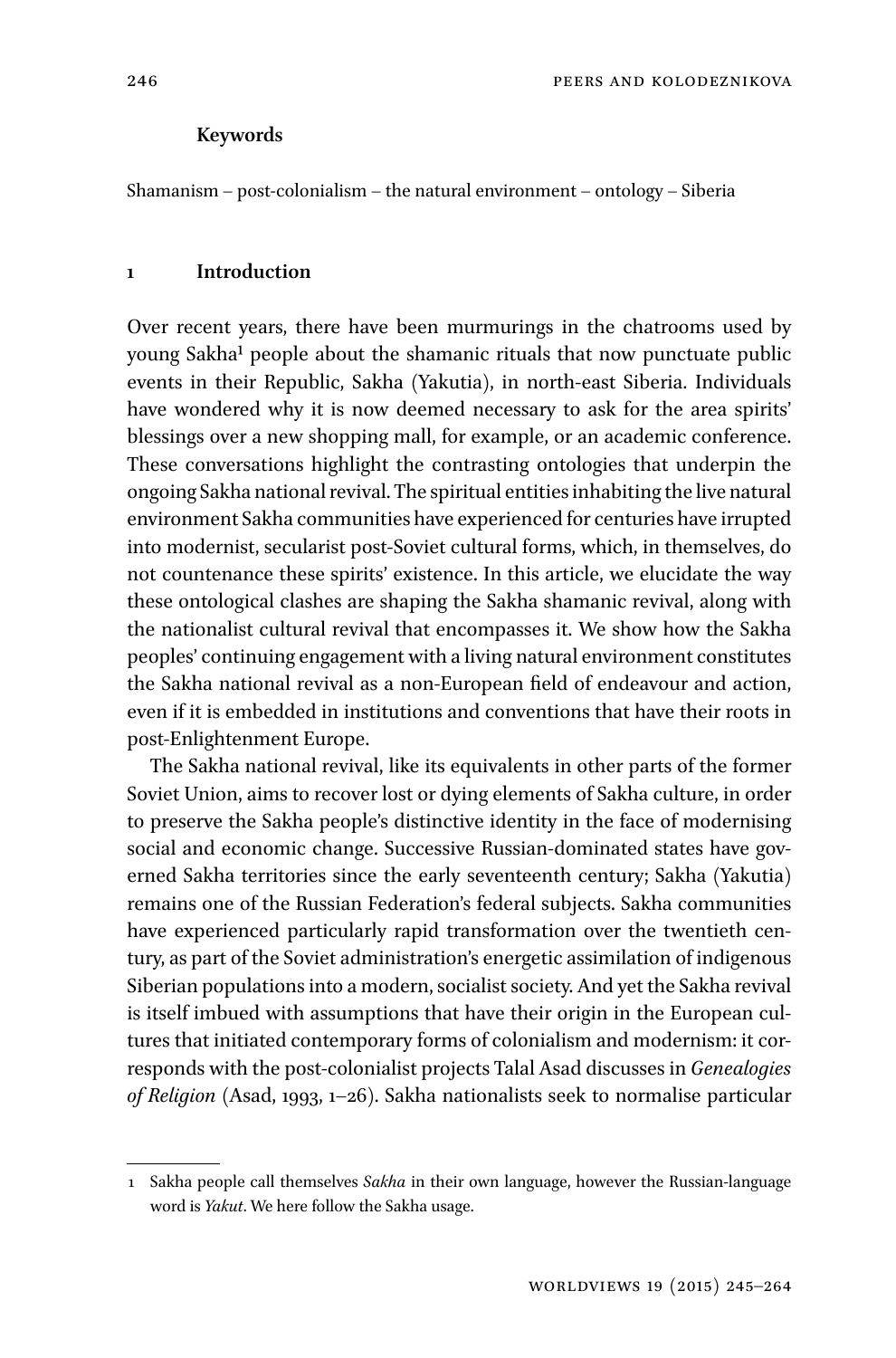aspirations and endeavours within Sakha communities, in order to improve Sakha society as a whole—in common with both neo- and post-colonialist politicians and activists across the world. Who, then, are the authors of the Sakha cultural revival, and in what sense are they Sakha?

As the first section shows, contemporary Sakha shamanic practice reflects the apparent tensions within the Sakha nationalist revival. It does so by exploring the contrasting tendencies for activists on the one hand to recover what is seen as the old, genuine shamanic practice; and, on the other, to assimilate foreign spiritual techniques and linguistic forms. But when these two strands of endeavour are examined with reference to the perceptions of person and environment that formed the basis of pre-Soviet Sakha life, it becomes apparent that they in fact complement each other. Both facilitate the intersection of contrasting knots of relationship, predicated on differing ontologies. Sakha people currently live and work within institutions and organisations that are integrated into the Russian state, and the global market. These institutions and organisations are predicated on notions of person and place that have their roots in European modernism. However, older Sakha relationships with a live natural environment have not entirely disappeared.

Section Two contrasts the pre-Soviet Sakha worldview with that held by the people and organisations that brought about Soviet modernisation. The final section shows how the apparently contradictory impulses within Sakha shamanism are in fact rooted in a disjuncture between worldviews. We suggest that the shadowy and yet persistent presence of an environment imbued with spiritual agency differentiates the Sakha shamanic revival from the European traditions that are shaping its central motivation. The Sakha case reveals the importance of attending to place and environment, in the discussion of postcolonialist identity politics.2

### **2 Authenticity and Experimentation in the Sakha Shamanic Revival**

Our Sakha friends and acquaintances have often described an unexpectedwave of interest in Sakha shamanism during the late 1980s and early 1990s. This

<sup>2</sup> Much of the ethnographic material presented here was gathered by the authors during a field trip in 2013, funded by the North Eastern Federal University in Yakutsk. One author has been conducting fieldwork in Sakha (Yakutia) since 2004. The other has lived and worked in Sakha (Yakutia) all her life. The authors would like to thank the members of the Magic Circle, a discussion group at Cambridge University's Scott Polar Research Institute led by Piers Vitebsky, for reading and commenting on the piece.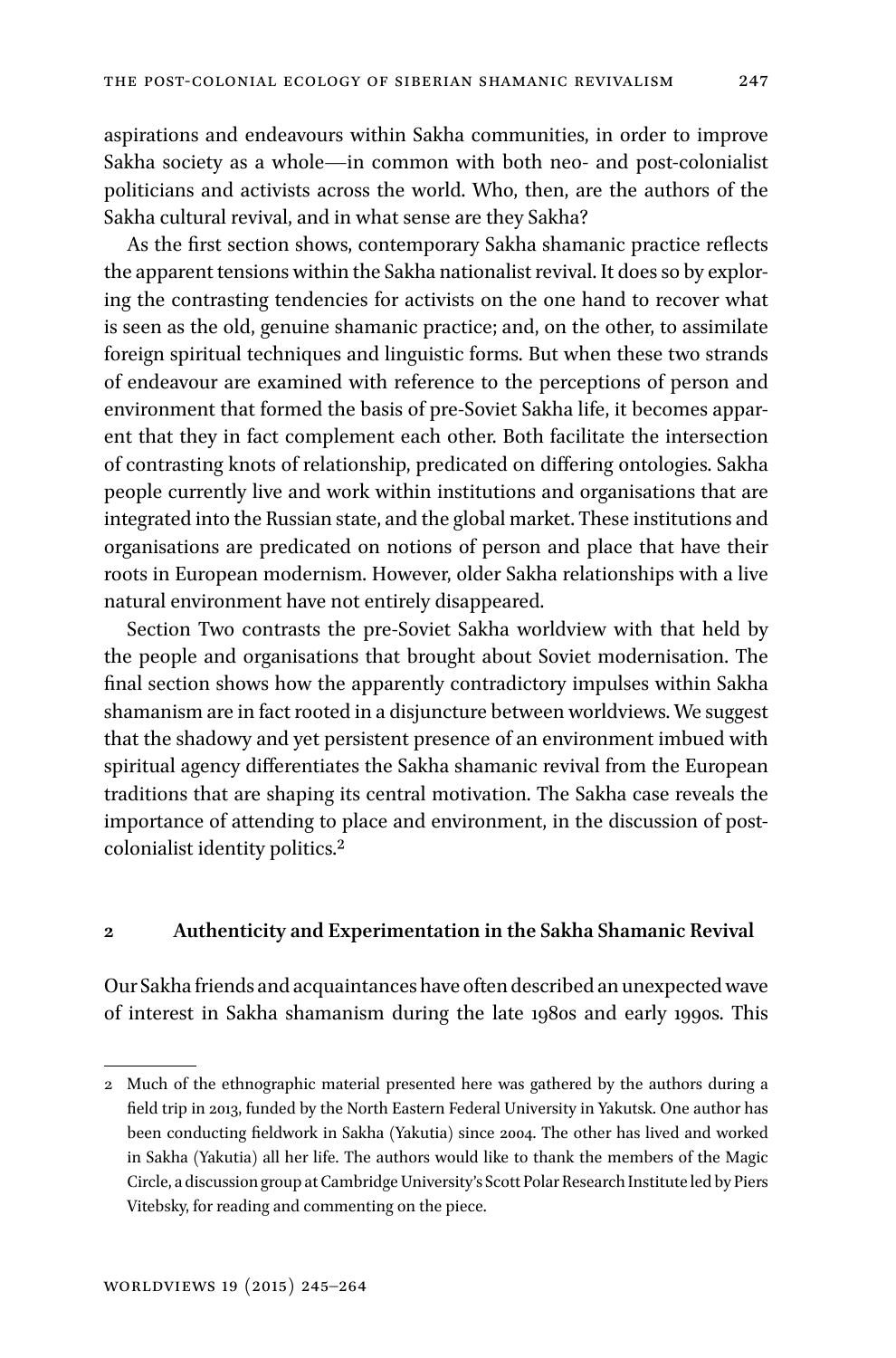sudden preoccupation with shamanism was encouraged by the simultaneous appearance of a political Sakha nationalist movement, gathering momentum at the end of the 1980s—in common with parallel non-Russian nationalist movements in other parts of the Soviet Union. Nationalist politicians in the non-Russian 'national Republics' that remained inside the Russian Federation, such as Sakha (Yakutia), did their best to secure as much autonomy from the federal government in Moscow as they could. As part of this, non-Russian nationalist elites promoted 'revivals' of their peoples' religion and cultural production—whether to legitimise their political claims, or to counteract the Soviet-era repression of certain non-Russian cultural forms.

Many ex-Soviet citizens—both Russian, and non-Russian—regarded and still regard accusations of Soviet-era repression as unfair, and inaccurate. Their objections arise from a sense that the Soviet administration invested vast resources into endowing backward indigenous populations with their own modern, industrialised Soviet Socialist Republics, complete with universal education systems. According to this perspective, the indigenous peoples of the former Tsarist Empire were swept from their dark, unsanitary huts, to become equal participants in the Soviet 'friendship of peoples,' with the cultural and intellectual resources to forge their own careers within a modern, technologically advanced Soviet state (see, for example, Martin 2000; Slezkine 1994; Vitebsky 2005). However, those with nationalist sympathies might point out that this massive attempt to re-form a highly diverse population incorporated a high cost. Besides the people who were destroyed—the shamans, lamas, mullahs, priests, and 'bourgeois nationalists'—a large spectrum of belief, value and practice was suppressed and denigrated, while ethnic difference continued to influence individual lives and prospects (Argounova-Low, 2012). Many Soviet-era policies aimed to improve non-Russian circumstances and societies; but, like the administrators of west European colonialist states across the world, Bolshevik policy-makers were certain that they knew how to improve non-Russian communities much better than the non-Russians themselves (Vitebsky, 2005). The former Soviet Union is arguably a specific case of post-Enlightenment European colonialism, shaped by the legacy of the Tsarist Empire, and the quirks of Marxist-Leninist ideology and its institutionalisation.

Russia's colonialist heritage lives on in the form of strained relationships between the federal government in Moscow, and the non-Russian federal subjects. The Putin and Medvedev administrations have made a concerted attempt to establish the federal government's supremacy. In addition, the integration of Sakha (Yakutia) into global capitalist markets has exposed Sakha communities to the pressures experienced by indigenous populations across the world. More and more Sakha people aspire to live in Yakutsk, the Republic's capi-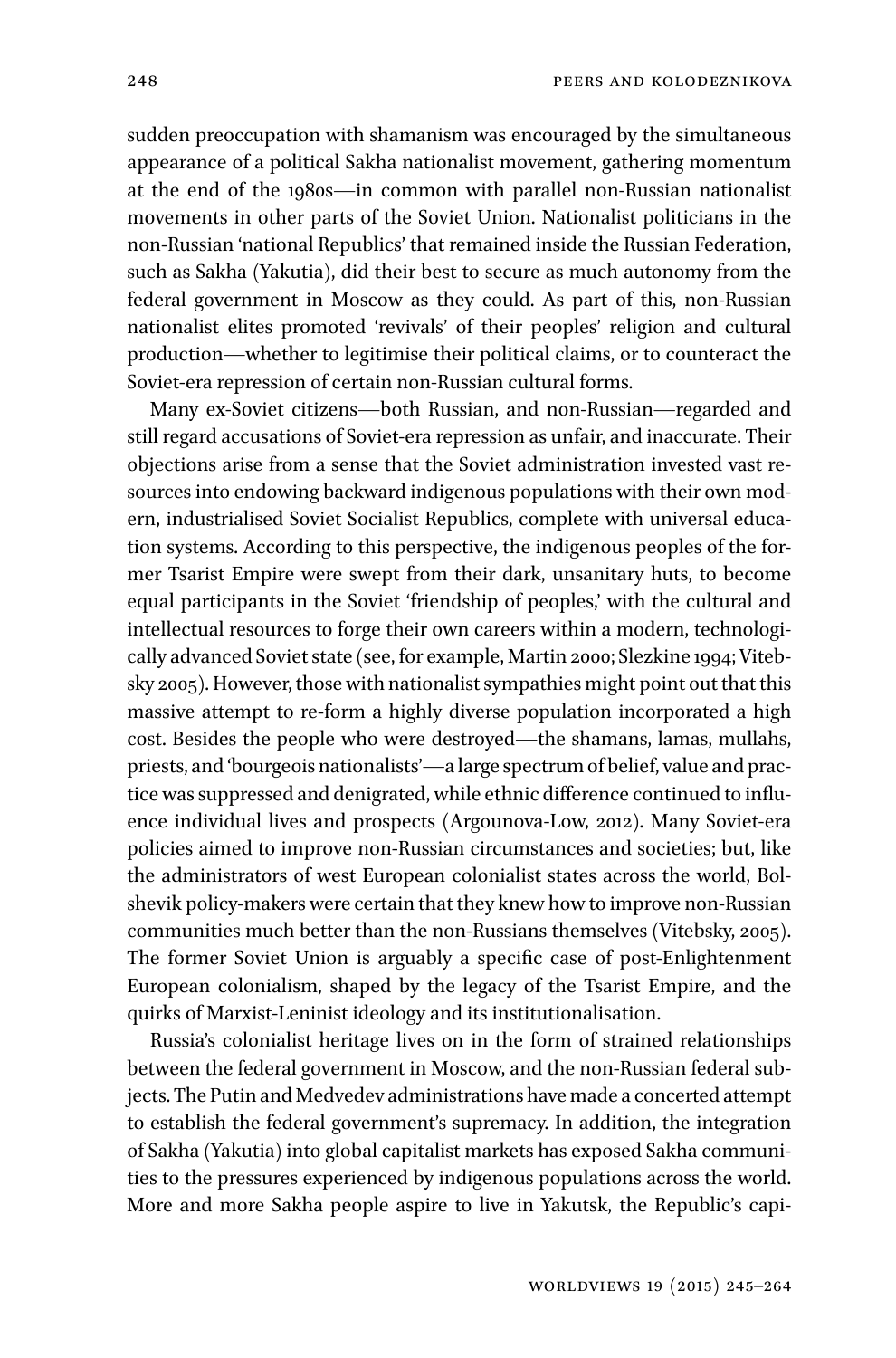tal, since village life and agriculture are seen to afford few opportunities. This urbanisation of the Sakha population, starting at the end of the 1980s, is generating new environments and modes of living, as it links Sakha communities into globalised forms of cultural production and communication technology. Younger, urbanised Sakha generations in particular are diverted by foreign or mainstream Russian technological and cultural products, to the extent that they can feel little affinity with their own cultural tradition, rooted as it is in rural livestock farming, and hunting.

And yet, the Sakha cultural and religious revival is still a force to be reckoned with. The Sakha population is one of the largest indigenous groups in Siberia, and is now larger than Sakha (Yakutia)'s Russian population: according to the 2010 census, 49.9 per cent of the Republic's population call themselves Sakha, while 37.8 are Russian.3 Following Soviet-era industrialization and the 1990s national revival, Sakha people are integrated into the administration of the Republic, and its extremely important natural resource industries. Powerful actors—whether they are politicians, or local businesspeople—know that they cannot attempt to side-line a popular concern with maintaining and reviving the Sakha cultural heritage. This holds true, even if this concern counteracts the federal government's recent efforts to promote loyalty towards a united Russia, dominated by ethnic Russians. Several leading Sakha politicians and businessmen do not conceal their own dedication to preserving Sakha culture, even if they can tone it down when necessary. The boundary between Sakha nationalist and pragmatic government official is difficult to define, and the careers of some eminent politicians, businesspeople and academics combine these personas (Balzer, 2011, 131–162). The Republican government and leading businesses, therefore, collaborate in staging large, prominent celebrations of the Sakha heritage—most notably, the midsummer *Yhyakh* ritual, described below—in order to demonstrate their commitment to the Sakha people, and their culture (Peers, 2010; Romanova and Ignat'yeva, 2012). Shamanic practitioners or activists are inevitably drawn into this hegemonic negotiation of Sakha identity. This negotiation offers them both financial support and the allimportant place within the Republic's elite social networks, even as it constricts their public performance and practice. Public events often involve a shamanic ritual, performed by specialists in Sakha national costume.

One obvious consequence of the interrelation between Sakha identity politics and the shamanic revival is the preoccupation with recovering an authen-

<sup>3</sup> [http://www.perepis-2010.ru/results\\_of\\_the\\_census/](http://www.perepis-2010.ru/results_of_the_census/), accessed November 18, 2013, 1.15p.m.  $CMT$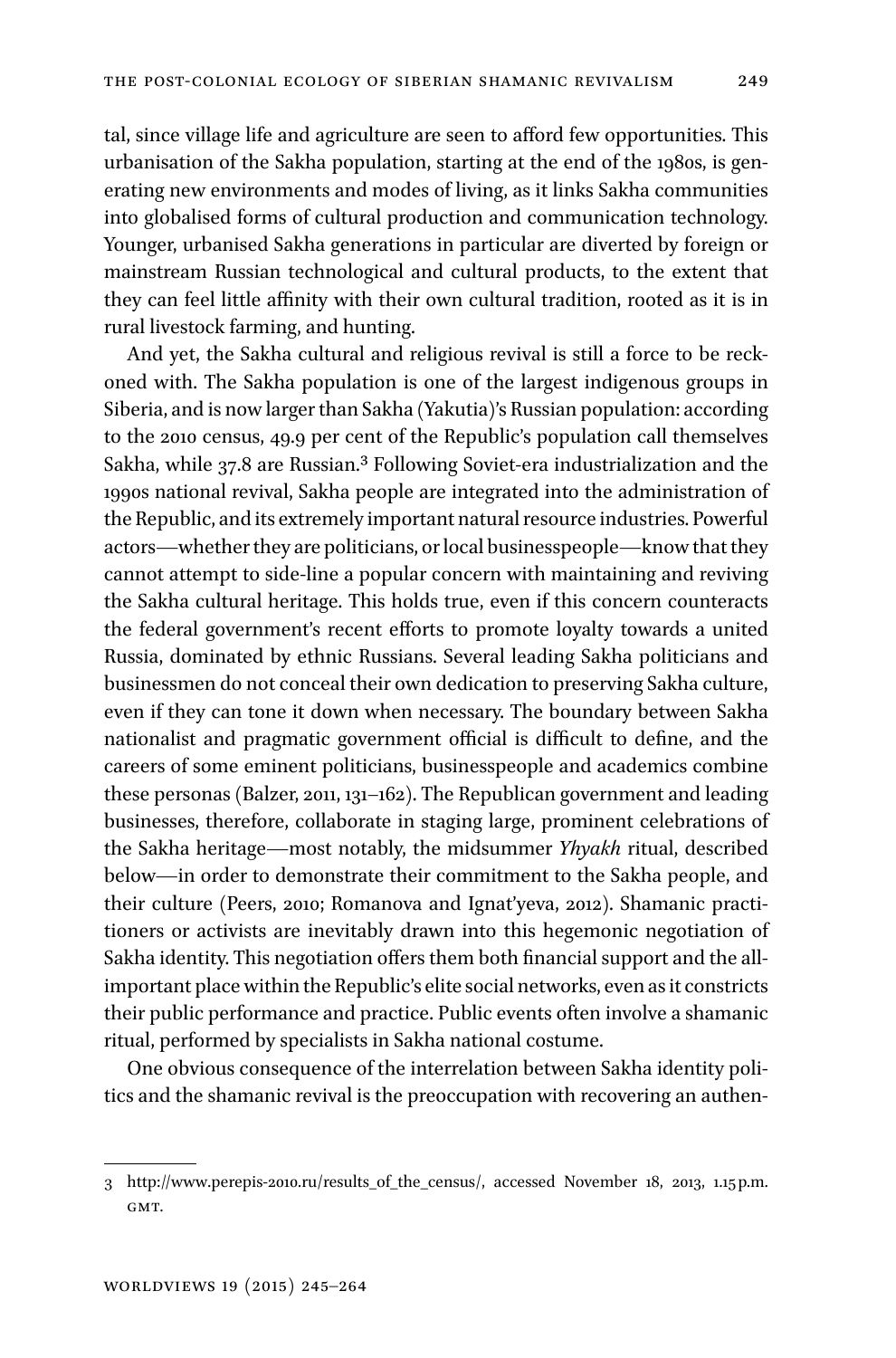tic, specifically Sakha belief and practice. This aspiration informs the entire spectrum of Sakha shamanic activity we have witnessed, albeit to different extents. It is the central intention of some activists, or circles. For example, Yakutsk's largest and oldest centre for shamanic practice, Archy Djiete (House of the Spirits, in Sakha), founded in the early 1990s, runs seminars for the organisers of rural *Yhyakh* festivals, providing detailed instructions on how to conduct a 'real' Sakha ritual.

The *Yhyakh* phenomenon is a good illustration of the extent to which a politicised project to revive an authentic Sakha shamanism has infiltrated Sakha (Yakutia)'s mass popular culture. The pre-Soviet *Yhyakh* was an opportunity to offer fermented mare's milk, or *kumys*, to the higher nature spirits and gods in the Sakha shamanic pantheon, in rituals that both praised them for the coming of summer, and asked for prosperity in the future. The festival was banned in some parts of Sakha (Yakutia) during the Soviet period, or was otherwise becoming indistinguishable from the many other Soviet state holidays (Crate, 2006). Key members of the Sakha nationalist intelligentsia staged prominent *Yhyakh* festivals during the early 1990s, and since then the *Yhyakh* has become one of the Republic's most important holidays, celebrated throughout the Republic. The *Yhyakh* has become a business opportunity. Entrepreneurs have produced colourful booklets containing different designs for Sakha national costumes, for example.

And yet, alongside this flurry of commercial activity and political communication, the community of festival organisers, academics, and shamanic specialists is anxiously striving to reproduce the *Yhyakh* rituals that appear in the pre-Soviet ethnographic literature on Sakha culture (E.g. Sieroszewski, 1993; Khudyakov, 1969; Jochelson, 1933). In 2012, Yakutsk's *Yhyakh* featured three shamanic practitioners at the main ritual instead of one, because the nineteenth-century ethnographer Ivan Khudyakov noted that an effective *Yhyakh* had to involve more than one shaman (Khudyakov 1969).

Alongside the people who are working to revive and disseminate authentic Sakha shamanism, there is a growing community of shamanic practitioners who seek more to harness and develop their own spiritual powers to heal and instruct. Their activities are dependent on a level of public recognition, as a shamanic practitioner cannot fulfil his vocation towards spiritual healing unless people are asking for his help—while also providing the healer with something to live on, in the form of payment for the healer's services. Because discussions about the Sakha people's heritage are such a prominent part of public life, shamanic healers cannot avoid adopting a stance towards the value and authenticity of their practice. The healers we have encountered enhance their claims towards competence by emphasising their respect for and connection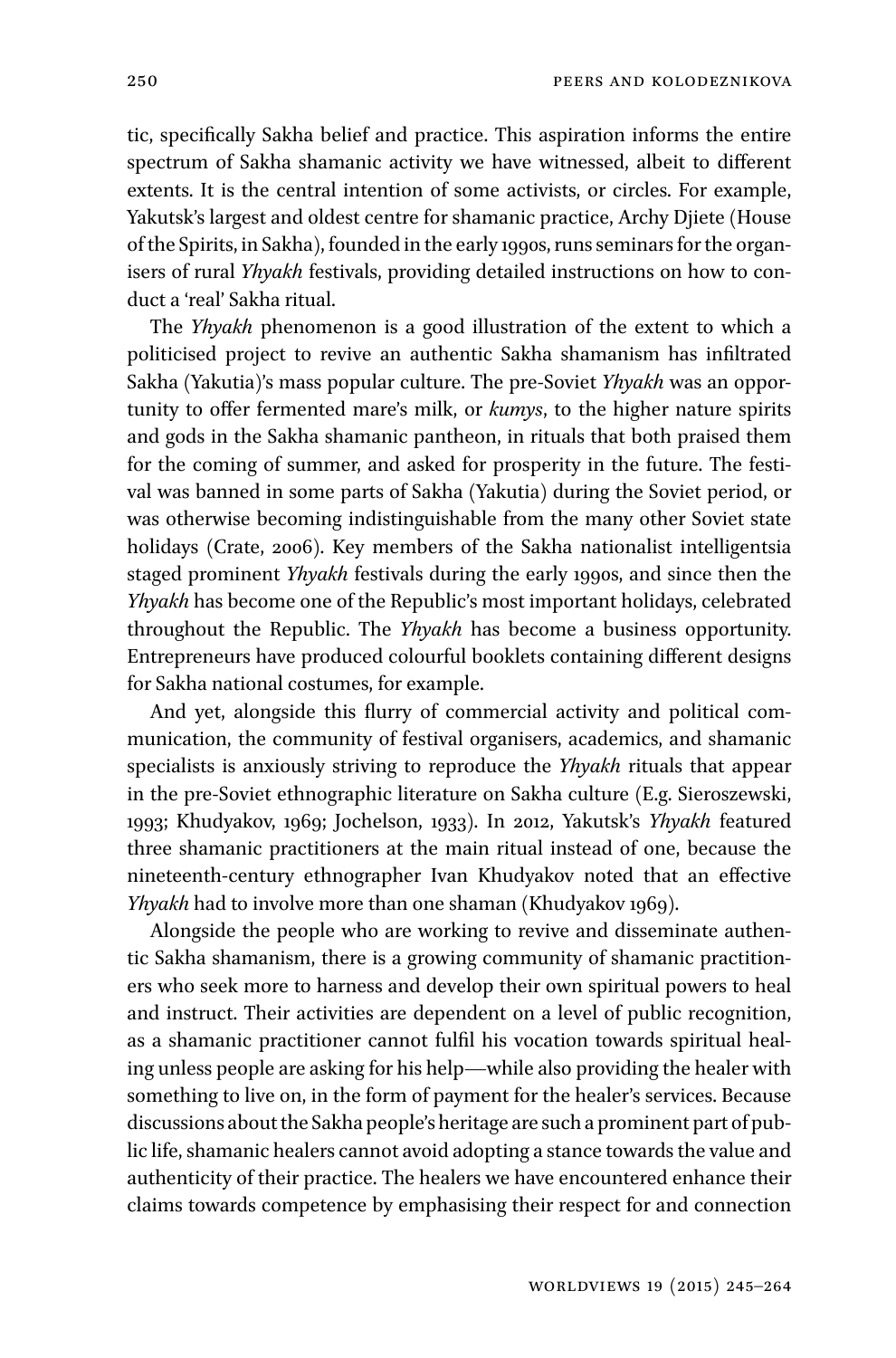with the Sakha shamanic tradition; for example, an acquaintance who specialises in healing internal organs was careful to show us that his techniques continued an ancient Sakha practice.

Public relations notwithstanding, every shamanic practitioner encountered thus far has a clear sense of their place in a continuing Sakha shamanic tradition. They are proud of this tradition and seek to promote it, even if their main endeavours are not necessarily directed towards recovering and reviving the past. Since shamanic healing is so closely integrated into the Sakha national revival, shamanic healers inevitably are involved in the controversies it has generated about past shamanic practice. Yet all the shamanic healers interviewed here agreed that our world is exactly the same as it was a hundred years ago; wherever, or however, people might now be living, the extensive pantheon of demons, gods and spirits their ancestors knew is alive and active. The landscape itself is still a living force, inhabited by a host of spirits and ghosts; a key creative power is the sun, or Ürüng Aiyy Toion, the white Lord of benevolent Aiyy spirits.

The underlying order of an upper, middle and lower world, inhabited respectively by deities, humans and area spirits, and demons, may be the same as it always was. But what is striking about contemporary Sakha shamanic practice is the creativity with which it assimilates alien cultural or linguistic forms. Scholars of the former Soviet Union (and in particular, Galina Lindquist) have explored the fascination with magic, psychic powers and exotic religion that erupted in Russia during the late 1980s, generating its own popular literature and lexicon, expert practitioners, and research institutes (E.g. Balzer, 2011; Humphrey, 2002; Lindquist, 2006a; Lindquist, 2006b). Phrases, ideas, and practices from this late-Soviet trend keep popping up in Sakha shamanic books, lectures, and interactions, in addition to foreign new-age religious forms, often mediated by Russian authors and activists. Thus, many Sakha healers possess certificates of competence received from eniom, a centre in Moscow that both researches psychic potentials, and trains psychic healers (*ekstrasensy*, in Russian). Sakha healers refer constantly to 'energies' (*energetiki*), 'auras' (*aury*) and 'chakras' (*chakry*) when speaking Russian, and sometimes also when speaking Sakha. These words clearly have found their way into the Russian language via international forms of spiritual practice. Some Sakha healers have found their vocations to lie in foreign healing traditions, such as Hawaiian lomilomi massage, or Korean acupuncture.

As several healers have acknowledged, one reason behind their inventiveness is the extent to which Sakha people have changed, even if the spiritual domain remains the same. Healers have noted the varying challenges presented by the need to communicate with people from different backgrounds.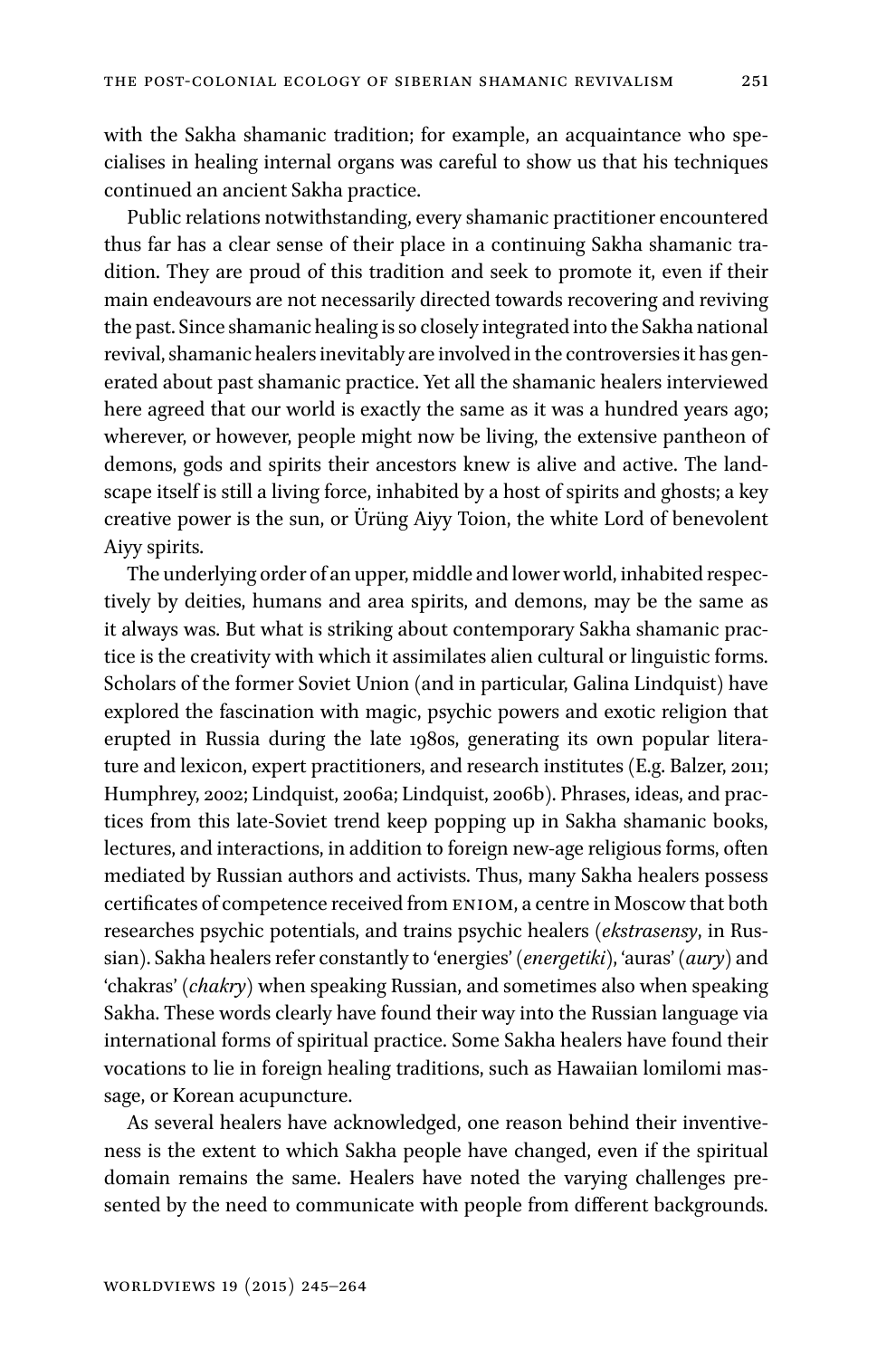A person who has been brought up in Yakutsk speaks and understands differently from someone who lives in a village, and therefore healers have to learn how to adjust their language accordingly. The change of environment urbanised Sakha populations are experiencing seems to be influencing their capacities to engage with spiritual domains. Effective communication is therefore an extremely important skill within contemporary shamanic healing, as many people have emphasised the impossibility of working effectively with clients who are 'closed' towards establishing a connection with the healer. Thus, healers working in Yakutsk have developed a series of strategies to render their practice amenable to urban tastes and presuppositions. Their tactics include using the imported terminologies mentioned above to refer to what older Sakha generations would have called *abaahylar* (demons), or *ichchiler* (area spirits), so as not to frighten clients.

To an outside observer, the influence of Soviet and post-Soviet education, mass culture and official discourse over the intentions and activities of Sakha shamanic practitioners seems obvious. The desire to revive an indisputably authentic Sakha shamanism itself bears the mark of Soviet-era conceptions of cultural difference, which, as Teodor Shanin puts it, treated ethnic particularity as "socially real and not as a mystified expression of something else;" hence the widespread assumption that a genuine Sakha culture exists, beneath the layers of Soviet-era russification (Shanin, 1989, 412).

Therefore, contemporary Sakha shamanism is conditioned by the apparently contradictory requirements: firstly, to revive the authentic, pre-Soviet tradition; and secondly, to experiment with foreign cultural forms in order to make shamanic healing practicable under the current circumstances. These circumstances incorporate both the often neglected presence and activities of deities, spirits and demons, and powerful temptations to disregard the Sakha heritage in favour of Russian or foreign interests.

Given the abundance of alternative persons, spirits and relationships in Sakha (Yakutia), the twin strands of conservatism and experimentalism could in fact be complementing, rather than contradicting, each other. If this were the case, then to what kind of people and relationships do they refer? How might they be responding to successive Russian and foreign influences over Sakha beliefs and practices? And what role do they have in the contemporary incarnation of Sakha shamanism? The following section juxtaposes the characteristics of the pre-Soviet Sakha worldview, with the implications Soviet modernisation has for its citizens' experiences of person, relationship and action. Finally, the final section demonstrates how the contrasting conservative and experimentalist impulses have emerged out of this encounter.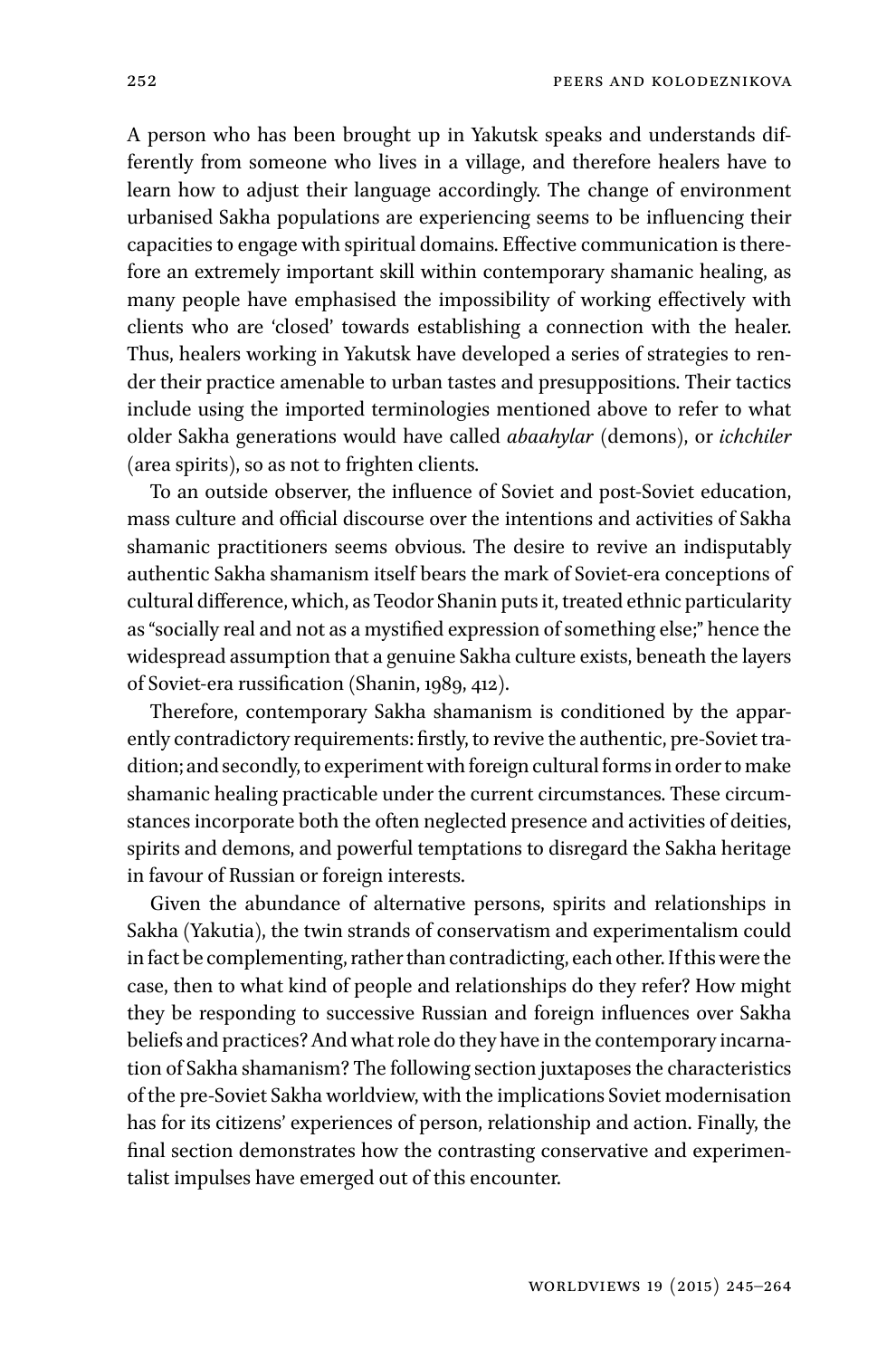## **3 Systems and Persons in Sakha Shamanism and Soviet-Era Governance**

It is difficult to characterise a consistent pre-Soviet Sakha worldview in any detail, given the relatively patchy historical and ethnographic data, and the huge variation across Sakha (Yakutia)'s territory. However, it is possible to say with confidence that Sakha populations lived in an environment that differed substantially from that experienced by both Tsarist and early Soviet administrators, educationalists, and ethnographers. The latter were constantly being surprised by their Sakha interlocutors, as they describe in their ethnographies. For example, Wacław Sieroszewski learnt about a particular type of stone, called *sata*, which are alive, have eyes, ears, mouths and noses, and are capable of changing the weather (Sieroszewski, 1993, 645).

As this section shows, early twentieth-century Sakha life was full of entities with their own intentions and strategies, which could also be co-opted into another's project, with the right treatment. The pre- or early Soviet ethnographers describe careful and precise techniques either to dodge ill-intentioned spirits or persons, or to elucidate the motivations and entities that were influencing a particular event.4 For example, Andrei Popov reported that in the 1920s the Sakha people living in Vilyui region never approached a shaman's left side, since his *abaahy* demons were positioned there; meanwhile, you could cause a shaman to dream about your future by putting a piece of your clothing (preferably an unwashed shirt) under his pillow (Popov, 2008, 48).

The complex interrelation of spirit, person, and intention is well illustrated by a shaman's account of his initiation, recorded by Popov (Popov, 2008, 37– 40). This lengthy event began when someone hit the future shaman, Spiridon Gerasimov, in the back, as he was out riding on a reindeer. A feeling of extreme cold shot through his body, and he raised his head and saw three strange ravens. Gerasimov went on to describe how for the next two years mysterious people—sometimes identifiably male or female, disgustingly ugly, or resembling a bear—variously tied him into a baby's cradle, chopped up his body into pieces, plunged him into pots of blood, and instructed him to practice shamanic healing.

<sup>4</sup> Indeed, Piers Vitebsky describes techniques of divination practiced by Eveny reindeer communities in Sakha (Yakutia), which were still being used in the 1980s (Vitebsky, 2005, 265– 268). These techniques aimed to elucidate the intentions of Bayanai, the spirit guardian of the forest. Eveny culture differs substantially from Sakha, however Sakha people also recognize and interact with Bayanai.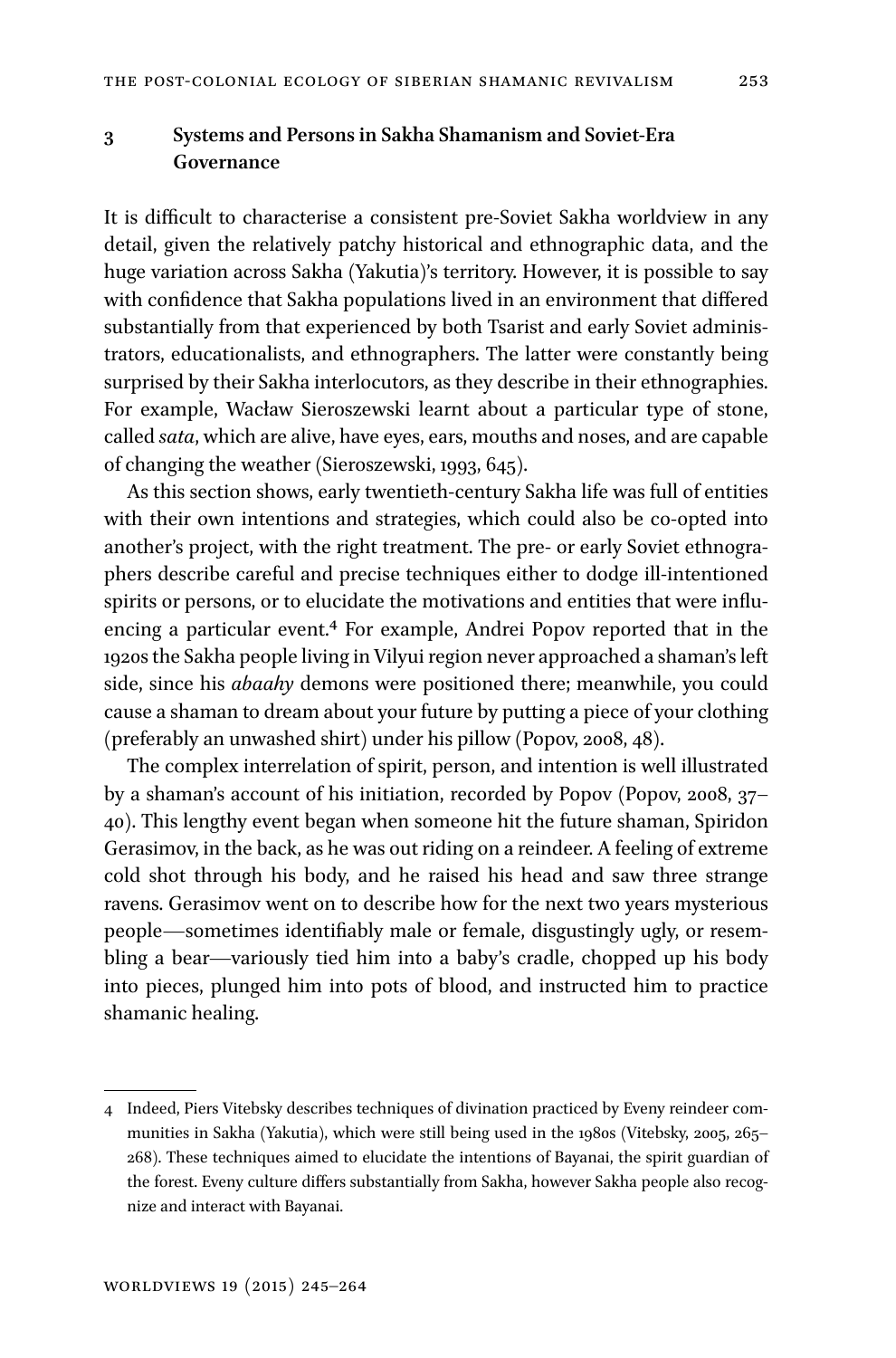As Gerasimov's encounter with the unseen hand that knocked him from his reindeer shows, his ordeal does not correspond to the familiar European categorisations of experience, which assume a distinction between mental and physical dimensions.<sup>5</sup> He specifies that his interactions with the spirits occurred during 'visions,' when he went 'out of his mind,' and yet these visions were comprised with violence inflicted on his body, or his own strange behaviour. He would find himself lying bound in the forest, with no idea who had tied him up; or he would wake up and realise that he had been wandering naked through the forest at night, crawling on all fours 'like a bear' until he lost consciousness (Popov, 2008, 39–40).

Gerasimov's own intentions and responses are as changeable as the beings with whom he was interacting. At some points he obeyed the commands he was given, or felt a desire to heal people, while at other moments he refused to practice, thus earning himself another round of agonising torture. His family assumed he had gone mad, and at times were forced either to tie him to a post, or search for him in the forest. Eventually, they understood that the spirits were calling him to become a shaman, and acquired the necessary drum for him, so as to force him to start practising, and thereby accede to the spirits' demands. His family's intervention seems to have ended Gerasimov's struggle; he recovered, and became a shaman.

From the European perspective that presumes events to happen through the activities and decisions of self-sufficient subjects, it is impossible to discern how Gerasimov actually became a shaman: who was it that made the decision, and effected the transformation? The people Gerasimov saw in his visions were certainly instrumental in taking the initiative and acting on it; and yet, Gerasimov's agreement was clearly an important factor. But Gerasimov's own desires and intentions varied widely, and perhaps, in the end, his family made the decision for him.

Likewise, the knowledge that informed these decisions is very difficult to identify, if one adopts the post-Enlightenment European assumption that knowledge is content acquired by the mind (c.f. Ingold, 2000). Gerasimov's family perceived the true nature of their circumstances through experiencing the process of his initiation, as bystanders who nevertheless bore the consequences of his illness. Instead of referring Gerasimov's peculiar symptoms and behaviour to a canon of propositions that could be recorded in the mind or on paper, they reacted to the precise configuration of experience and context that

<sup>5</sup> Tim Ingold and Bruno Latour have made prominent interventions in the discussion of European modernist perspectives, and their characteristics (Ingold, 2000; Latour, 1993). Rane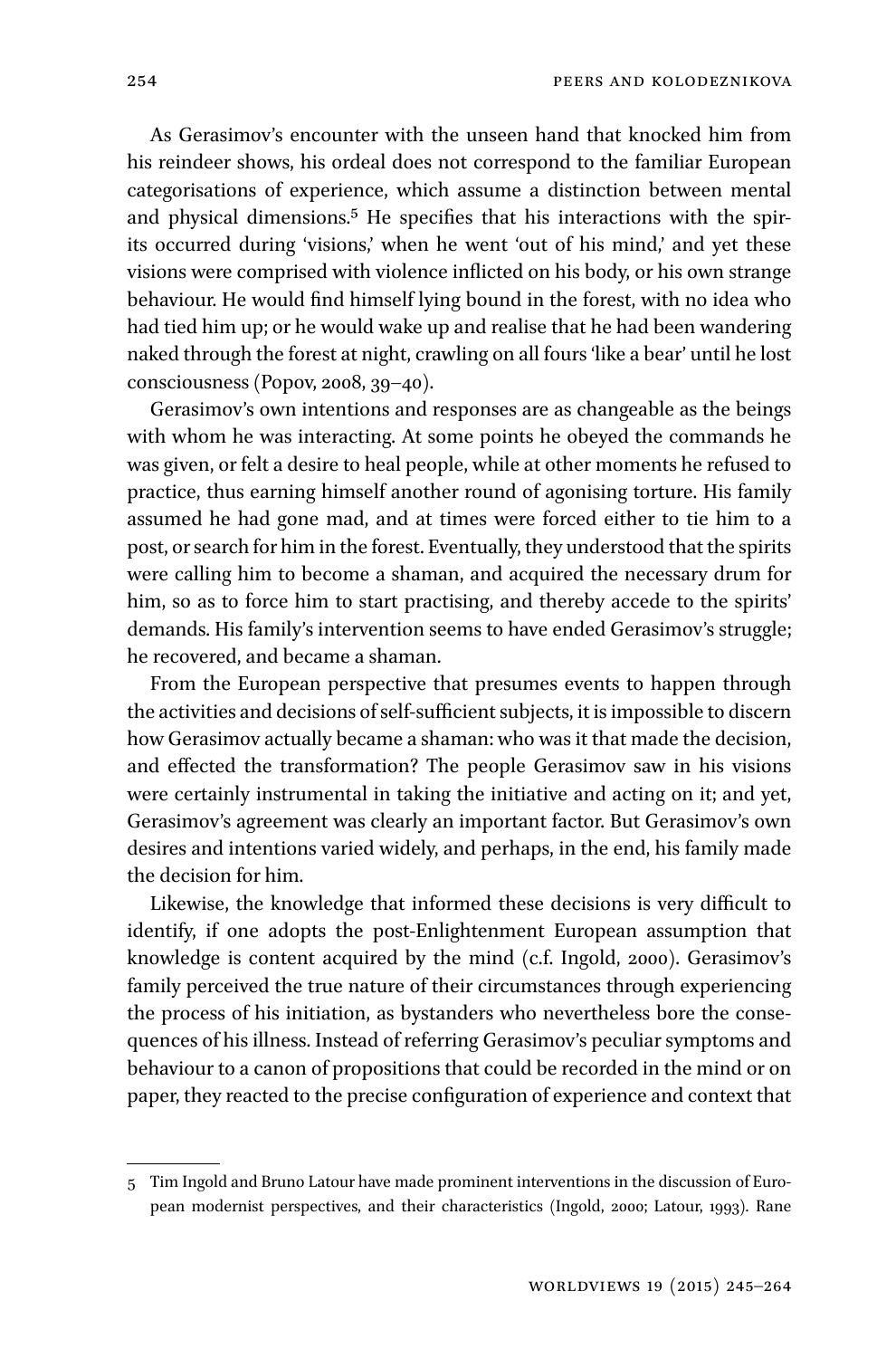was eventually to reveal the spirits' intentions. In a similar way, Gerasimov did not systematically learn how to practise shamanic healing, nor could he affect the process of his initiation by any acquired skill or expertise of his own. The spirits took him to pieces and reconstituted him, and then told him he was a shaman and that he was to practice. His account implies that this process is what transformed him into an effective shaman. Gerasimov's initiation therefore was an event predicated on a network of person, entity and relationship that does not correspond to dominant European models, and which thereby also incorporated unfamiliar forms of knowledge, personal transformation, and communication.In particular, thewelter of people, spirits, motivations and responses that together brought about Gerasimov's initiation suggests that networks of interrelated entities were prominent in action and experience, rather than the self-contained human persons that dominate Euro-American worldviews.

As Popov notes, Gerasimov's initiation follows a basic pattern of dismemberment followed by reconstitution that was common to most Sakha shamanic initiations (Popov, 2008,  $36$ ).<sup>6</sup> Healers in many animist or totemic communities across the world have also conventionally undergone transformations through a destruction and then resurrection of their bodies, leaving them with unusual powers (Eliade, 1964). The complex emergence and reconstruction of person and relationship Gerasimov's initiation reveals is also present in Rane Willerslev's account of the interrelations between Yukagir hunters, animals and spirits in the late twentieth century (Willerslev, 2007). (The Yukagir people are another indigenous minority, who live in northern Sakha (Yakutia).) As the continuities between Sakha shamanic practice and that of the wider world imply, twentieth-century analyses of another northern, animist society, the Ojibwa people of south-central Canada, provide accounts of being, person and knowledge that are helpful in characterising the elements of pre-Soviet Sakha life and experience. Mary Black, examining A. Irving Hallowell's account of Ojibwa communities living in the 1920s and 1930s, noted that Ojibwa perception was fundamentally 'antitaxonomic;' i.e., objects were apprehended as inherently unstable and inconsistent, and therefore could never be classified according to a fixed set of features (Hallowell, 1955, 1960; Black, 1977, 101–104, in Ingold, 2000, 97). The real nature of objects and events would come to light over long periods of time, or in the course of further events, just

Willerslev builds on Ingold's work in *Soul Hunters*, his monograph on Yukagir hunting in Sakha (Yakutia) (Willerslev, 2007).

<sup>6</sup> See also Sieroszewski 1993; Khudyakov 1969, for example.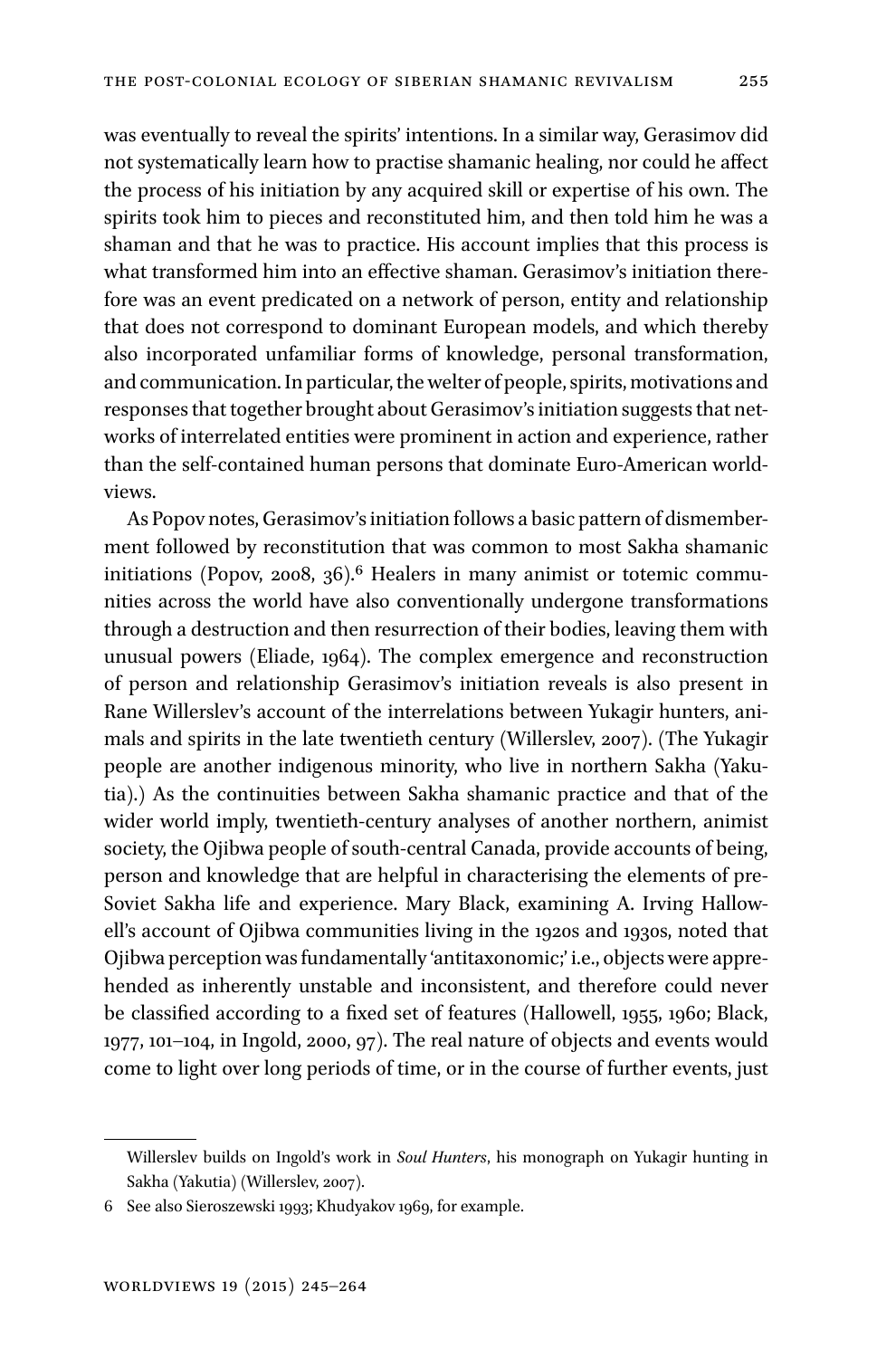as Gerasimov's relatives perceived he was undergoing a shamanic initiation only after a couple of years had elapsed.

Tim Ingold builds on Black's observation, in his assertion:

For the Ojibwa … the mind subsists in the very involvement of the person in the world. Rather than approaching the world from a position outside of it, the person in Ojibwa eyes can only exist as a being *in* the world, caught up in an ongoing set of relationships with components of the lived-in environment. And the meanings that are found in the world, instead of being superimposed upon it by the mind, are drawn from the contexts of this personal involvement.

ingold, 2000, p. 101

The ethnographic material suggests that pre- and early Soviet Sakha communities could well have experienced their environment and relationships in a similar way, in addition to corresponding forms of person, knowledge and communication.7 A prominent feature of Gerasimov's initiation is the change in his relationships with beings who were already a longstanding part of his own and his community's environment. A series of procedures enacted on his body effected a new and intimate interaction with both spirits and animals, which itself seems to have re-created Gerasimov as a capable shaman. At one point, someone who "looked like a bear" vomited blood into a container, before Gerasimov was plunged into it; later, he was told, "now you have the expression of an angry bear's face. Now you have the dark, bloody eyes of a moulting bear. Now you have sharp ears!" (Popov, 2008, 38). Remember that Gerasimov described roaming the forest 'like a bear,' shortly before his initiation was complete. Gerasimov became a new person, with new capabilities, in the context of a reconfigured relationship with the spirits and animals in his surroundings.

Pre-Soviet Sakha knowledge and skill, therefore, have more in common with the Ojibwa "poetics of dwelling" Ingold identifies, than with the conventional Euro-American production of science, literature and history (Ingold, 2000, 110). The multitude of instructions the early ethnographers received on how to avoid *abaahylar*, or predict the future, acted as useful pointers in the management or discernment of the flux of person, entity and relationship that constituted life. The specific acts and utterances they proposed arguably had a poetic function, in the sense that they expressed and could alter the relationships that made

<sup>7</sup> Notably, Ojibwa people could also encounter live stones, which occasionally could speak (Hallowell, 1960, 24).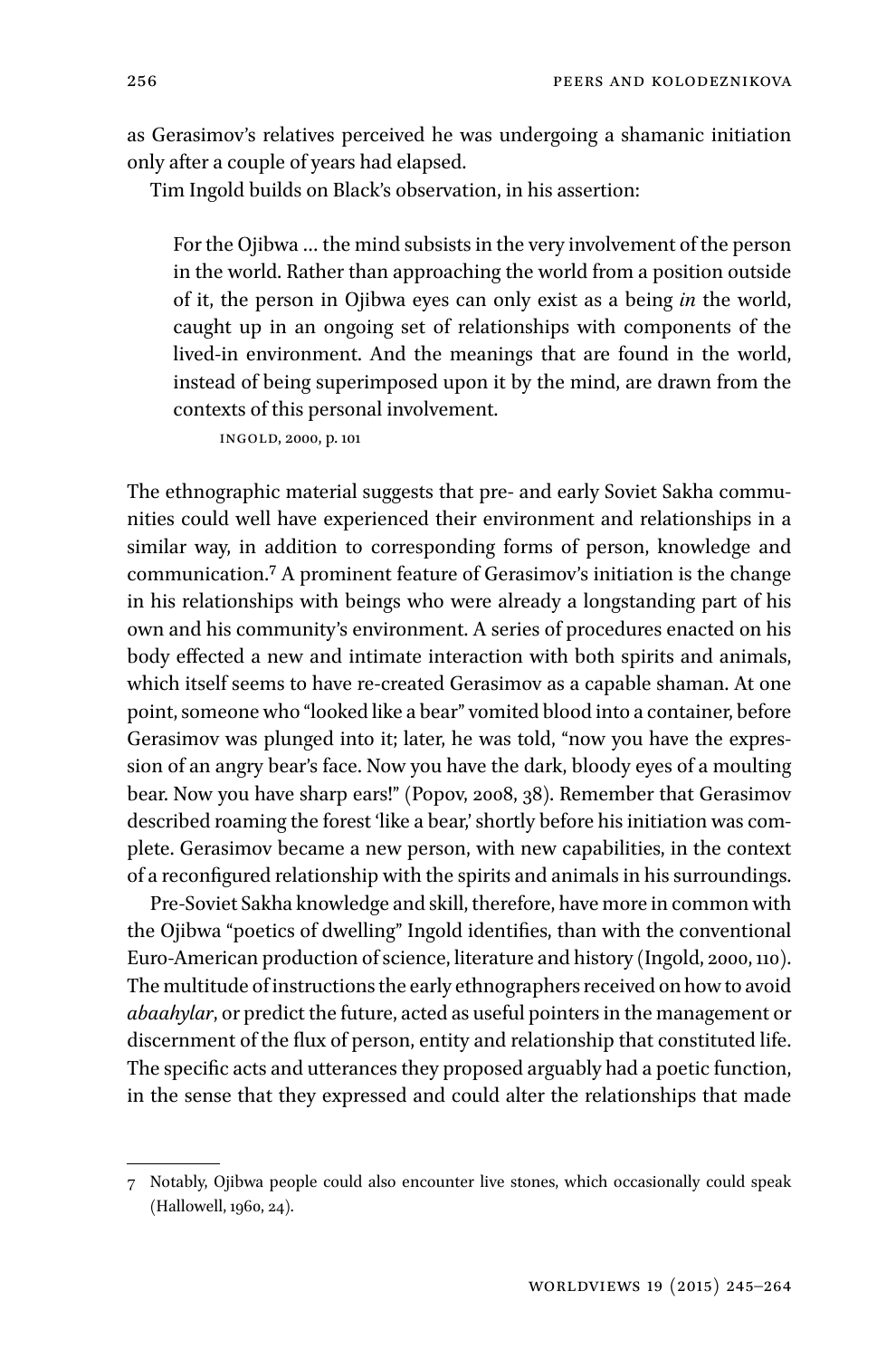up the Sakha people's lived environment, by means of sensory or aesthetic intervention, or physical action (c.f. Jakobson, 1960). Placing an unwashed shirt under a shaman's pillow, firstly, expresses the shaman's enhanced relationship with powerful spirits, which endows them with unusual powers of vision. Secondly, it reconstitutes the relationship between the shaman and the owner of the shirt, in such a way that the latter can extend their influence over the dreaming shaman, encouraging the shaman to see their circumstances and future at a deeper level.

As this subtle manipulation of relationship implies, the Sakha people living in continuity with their environment and its non-human entities also had to deal with overlapping human and non-human sources of power. Human society did not exist as a centre of power external to the environment, with the capacity either to protect or to extract wealth from it, as is conventionally understood in older industrialised societies. Instead, the agency of human persons was integrated into their relationships with animals, the landscape, and its spirits, as Gerasimov's initiation illustrates.

Over the past four centuries, the power relationships within Sakha communities and their environment have also been integrated into their encounter with successive Russian administrations, which have acted to forge ever-closer links between Sakha communities, the Russian state as a whole, and the wider world. The early Soviet state in particular brought its own variant of European modernism to Sakha (Yakutia), itself predicated upon understandings of person, relationship, environment and knowledge that had their roots in the Western Enlightenment. In common with other European colonial powers, the Soviet state sought what Talal Asad terms, "the continuous physical and moral improvement of an entire governable population through flexible strategies" (Asad, 1993, 12). These strategies took the form of systematised practices that could change"aggregate human conditions" (Asad,1993, 7), largely through creating bodies of knowledge that enabled the state to assimilate a population into institutions, which in turn had the power to re-form persons and relationships (Scott, 1998). As James Scott has identified, collecting quantitative data on a population using abstracted criteria for measurement serves to make populations 'visible' to a state, redefining their characteristics according to categories that facilitate the design and implementation of state policies over large territories and communities (Asad, 2002; Scott, 1998).

This type of social engineering also revolves around normalising a particular understanding of person, knowledge, action, and relationship (c.f. Asad, 1993, 13). The Soviet state was extremely active in disseminating a specific perception of the 'normal' (*normal'niy*), and therefore acceptable, Soviet man (c.f. Donohoe and Habeck, 2011; Vitebsky, 2005; Volkov, 2000). In keeping with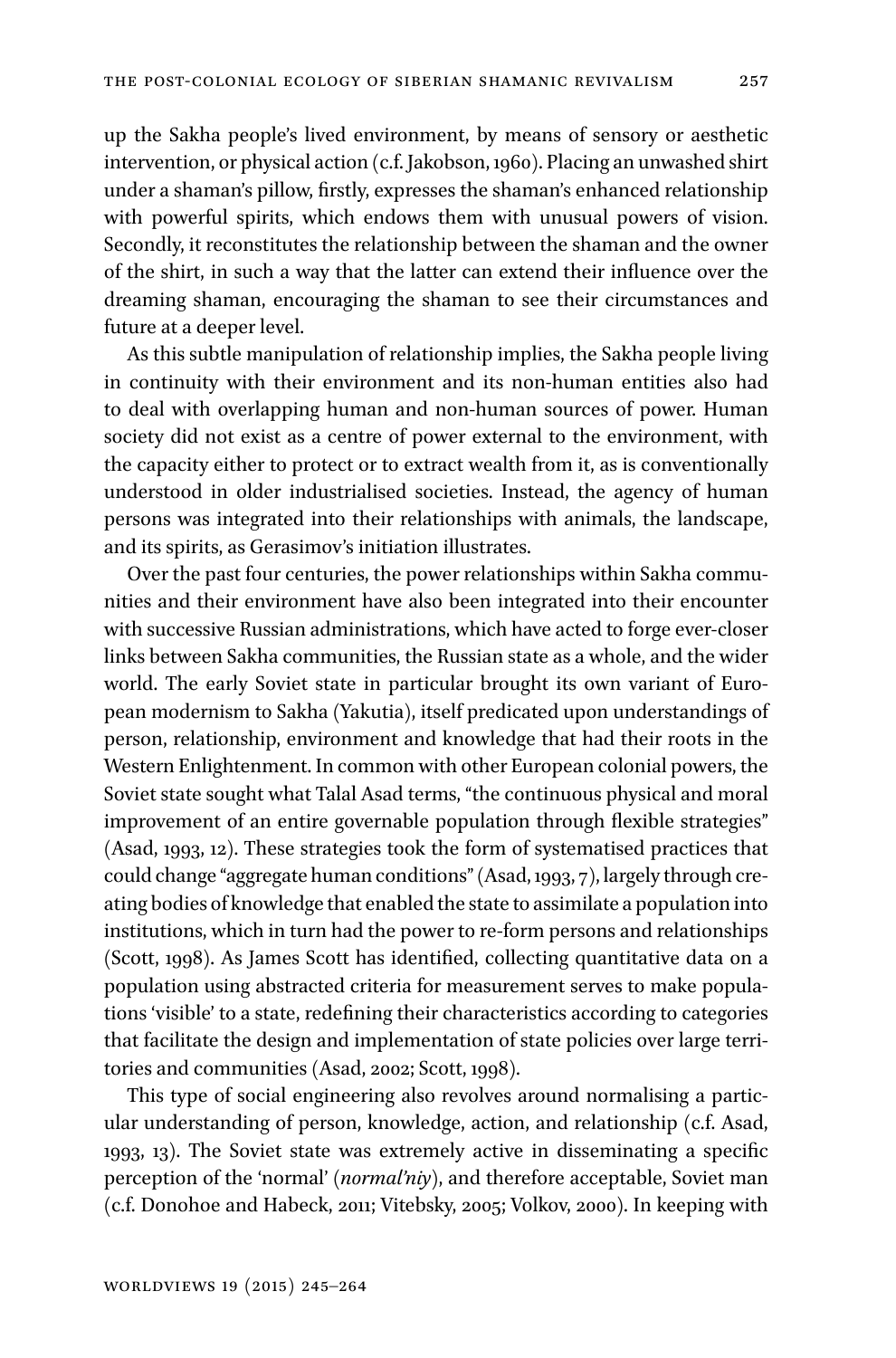Marxist-Leninism's materialist emphasis, the Soviet understanding of person privileged the human body in demarcating the boundaries of personhood, life and death. The person was the living human being, and they ceased to exist when their body died. This belief is unlike the notion of human person held by late nineteenth-century Sakha communities, who understood that they had three souls, one of which would remain alive after the person's physical death (Khudyakov, 1969; Popov, 2008; Sieroszewski, 1993). As Sonja Luehrmann has described, Soviet-era propagandists were anxious to eliminate the presence of gods, spirits or ghosts from the lives of Soviet citizens; partly in order to remove insoluble complications from the business of governing the population (Luehrmann, 2011, 5). Therefore, accounts such as Gerasimov's were labelled as superstitious 'myths': they could not possibly refer to any real event, since the spiritual agents they described did not exist.

Human beings were in charge of their individual and collective lives, and any change in their status or capabilities happened as a result of either their own efforts, or that of their human fellows. Correspondingly, human beings lived alongside, and yet distinct from, the natural environment, and could exploit, manage or protect it, according to their needs and inclinations. Indeed, earlier Soviet official discourse placed an emphasis on 'mastering' (*osvoyenie*) the natural environment, and the far north in particular (Vitebsky, 2005).

As Scott has pointed out, official discourse in modernising states is neither internally coherent, nor adequate to describe the lived experience of their populations: redefining a population's characteristics in terms that are amenable to the action of systematised institutions entails a degree of simplification, or distortion (Scott, 1998). Soviet state polemic was full of internal contradictions, as many scholars have discussed (E.g. Yurchak, 2003). Early Soviet atheist propaganda could also accidentally reference the possible existence of supernatural forces, often because its authors still believed in their presence (Luehrmann, 2011). Time has shown that modernist state projects seldom produce the results that they initially intended, even if they may have succeeded in transforming ways of life and environments nonetheless.

Soviet-era designs for the mass improvement of distant Siberian communities, such as the Sakha, were unable completely to overcome the enormous differences in worldview that existed at the start of the Soviet period; even if extensive programmes of resettlement, education, industrialisation, and a reordering of Yakutia's internal economy succeeded in changing Sakha society almost beyond recognition. Many Sakha people, and especially the younger generation, did not seem to be very interested in their shamanic heritage at the start of the 1980s. Much more captivating were the pressing needs to acquire the consumer goods or equipment that were then in short supply, or to attain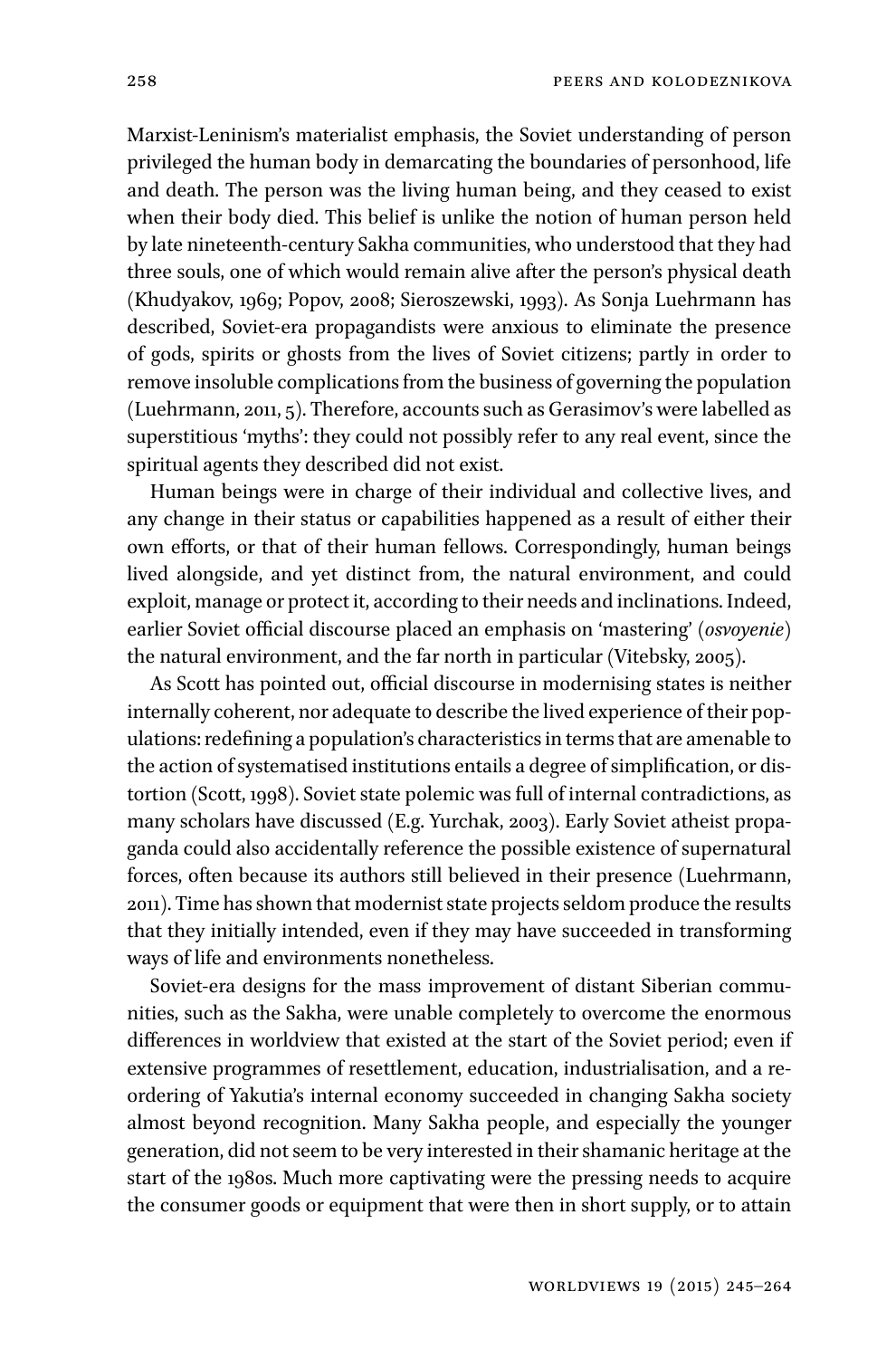the education that would enable them to secure an attractive position and career. People then, as now, were attracted by the recreational activities on offer, including a limited array of western pop music (Yurchak, 2003, 207–237). Despite these external influences, Sakha people would still make sacrifices to the spirit of the fire, an important presence in the homes of their forbears. Many villages had their own *ekstrasensy*, people endowed with psychic healing gifts, who sometimes practiced, unobtrusively. Sakha (Yakutia)'s spirits had receded into the background, but they had not vanished.

The capitalist state and economic institutions that have emerged in the wake of Russia's political transformation may not be based on projects as consistent and self-conscious as Soviet Marxist-Leninism. However, they are also proving to be powerful agents of change. It is easy to spot the systems and institutions that are likely to be drawing Sakha people further into experiences and environments that reflect mainstream Russian—and, therefore, Europeanised notions of person, relationship and knowledge. For example, young people are ever more invested in the struggle to attain the grades and qualifications that will improve their employment prospects. From childhood, they spend most of their time in a state institution that constantly gathers data about them (principally, their school marks) as it trains them in the skills and self-disciplines that will facilitate their entry into the institutions that will eventually employ them.

These skills and self-disciplines presume that a person is a unitary entity, a body with a mind, distinct from her immediate environment, which can increase her capabilities and worth by absorbing content into her mind. Thereby, it's a small wonder that Yakutsk's shamanic healers have to adjust their language to suit contemporary worldviews, even if they themselves can access the powerful web of relationships that brought about Gerasimov's initiation. What, then, might the apparently contradictory motivations to restore and innovate demonstrate about the nature of contemporary Sakha experiences of person and environment? What relationships do these motivations both express and negotiate, and what kind of shamanic project are these relationships generating?

## **4 Conclusion: Authenticity and Experimentalism: Two Ways to Manage Turuk**

One thing both revivalist activists and experimentalist practitioners have in common is a belief in the necessity of a particular state of consciousness for engaging with spiritual realms, called *turuk* in Sakha. This state can be attained when a person goes 'inside themselves,' ideally when they are in the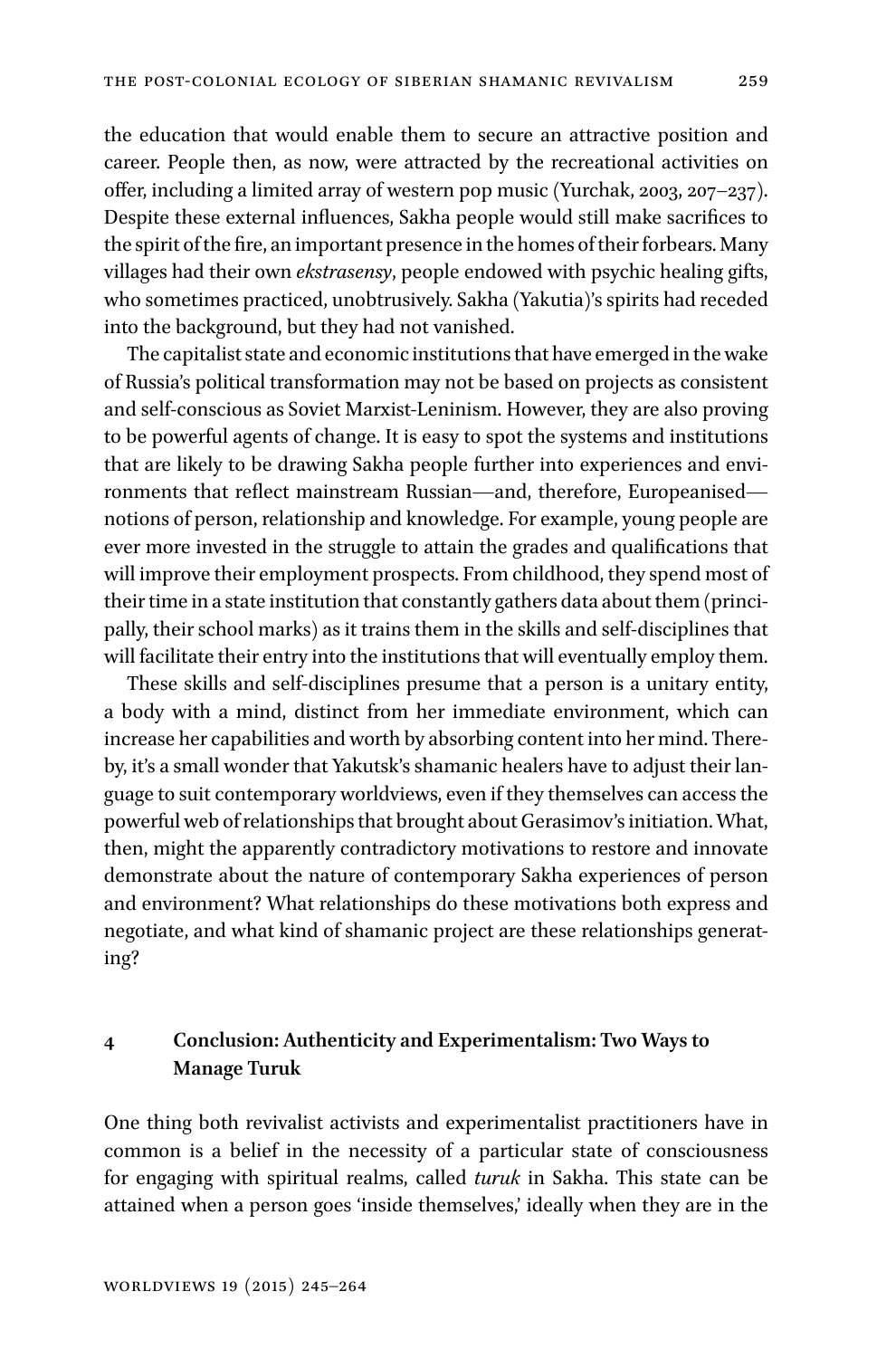natural landscape. A state of *turuk* enables a person to listen to what the landscape is telling him, through his heart. Prominent practitioners, activists and artists describe spending periods of time alone in the forest, during which they receive information (*informatsii*, Russian) and visions (*videnii*, Russian) from the landscape, sometimes concerning ancient Sakha practices.

Notably, activists and practitioners contrast the knowledge obtained through *turuk* with the knowledge young people acquire through their schooling; and some also claim that the latter, in combination with computers, mobile phones and pop cultural production, are the hindrance to the younger generations' engagement with their shamanic heritage. Even though revivalist activists in particular tend to have a high level of education themselves, or employ quasi-academic forms of research and knowledge dissemination, within these circles there is an awareness that Russia's European-style education system inculcates habits of perception and communication that prevent Sakha people from listening to the natural landscape. This awareness parallels the shamanic practitioners' consciousness that they need to adapt their language to their more or less urbanised clients.

On closer examination, much of the activity devoted towards reviving Sakha shamanic practice is the promotion of various techniques to bypass the 'European' mental habits and techniques acquired through state education. Even though many Sakha revivalists are also directly involved in the running of Sakha (Yakutia)'s state education system, and hence regard it as a necessary fact of modern life, they perceive that it integrates Sakha people into institutions, relationships, and sources of power that disrupt older Sakha relationships with a live natural environment.

The quest to revive an authentic pre-Soviet shamanic practice in fact creates legitimate spaces and techniques of engagement with the environment and its spirits. Thus, revivalists invoke the authority of pre-Soviet academic ethnography to create a lengthy public *Yhyakh* ritual, during which they invite the audience to stand up, shut their eyes, and open themselves up to the words of the shamanic prayer—i.e., introduce themselves to *turuk*. The conservative impulse to revive genuine Sakha shamanism is to a large extent a response to living between and within two opposing configurations of relationship, person and power—the contemporary Russian state and economy, with its links to the global market, and the localised interrelation between Sakha communities, their environment, and the spirits.

If the revival of "authentic" Sakha shamanism serves to find room for spirithuman relationships within contemporary life, the experimental appropriation of foreign religious forms finds ways of enacting and conducting these relationships,which are adapted to the current circumstances. As the shamanic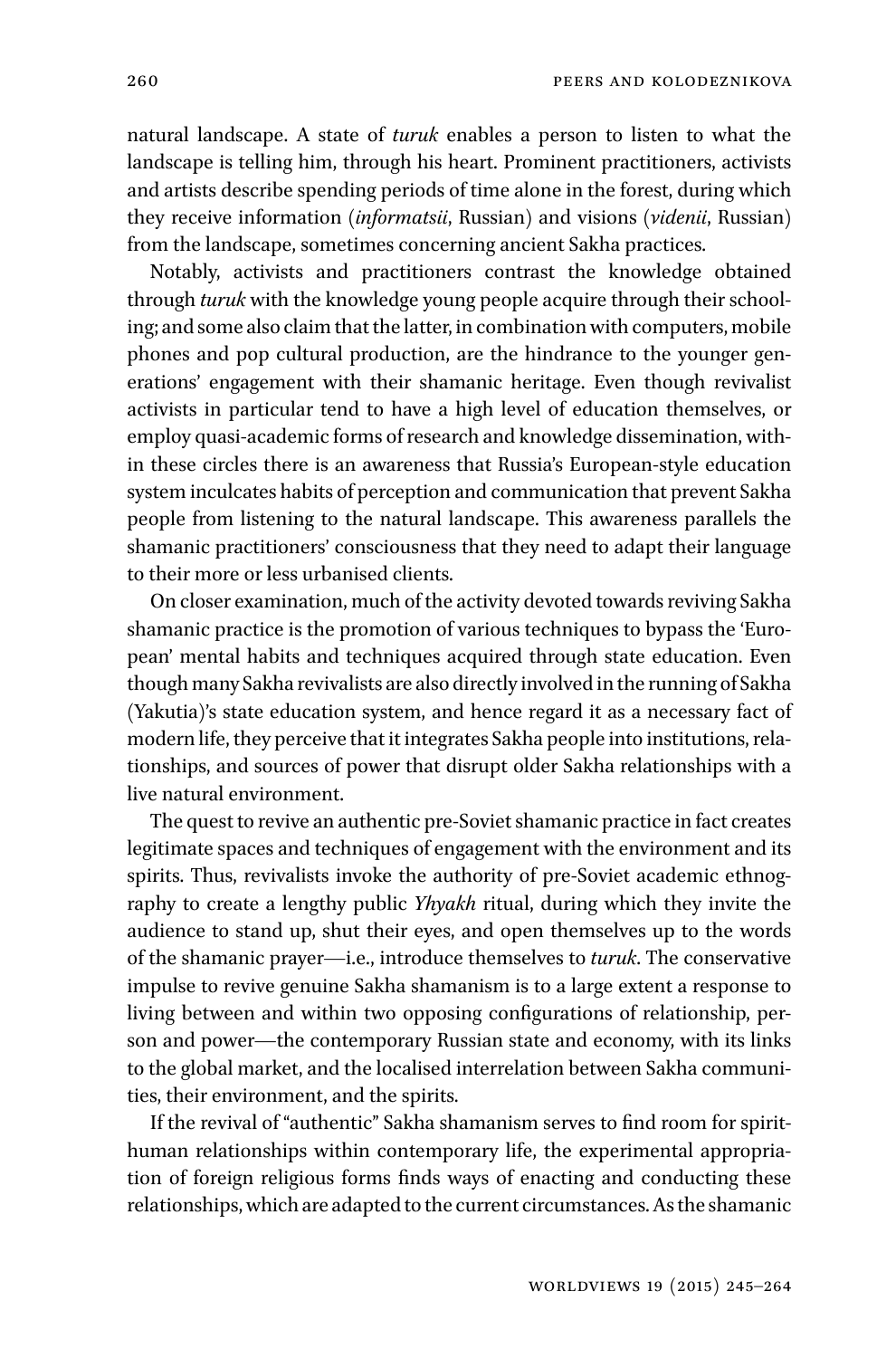practitioners were so keen to emphasise, the cosmos has not changed as a result of modernisation, and their activities are the continuation of an ancient shamanic practice, as it can occur in the current era. Healers mediate their clients' re-engagement with spiritual entities, through finding accessible ways of expressing the relationships they perceive in each client's case. Explaining to a client that their aura needs to be cleaned, rather than an *abaahy* demon removed, introduces a previously unknown relationship to the client, while enabling them to countenance and thus to begin their engagement with this relationship.

In our experience, healers are also keen to absorb foreign terms and techniques into the growth of their own skills—especially since they are painfully conscious of both the experience and understanding that has been lost through Soviet-era repression, and the capacity of their own education and everyday life to hinder their receptivity and power. Notably, practitioners and clients are interested in cultural forms from east Asia, the indigenous Americas, the Pacific, or from European pre-history, since these ages and locations are perceived to be alien to European Christianity or post-Enlightenment modernity, and thus similar to Sakha traditional culture. Both practitioners and aficionados invoke, for example, chakras, ley lines, or Chinggis Khan, along with what they may have read in pre-Soviet Sakha ethnography, or heard from a respected elderly person, or received during a period of *turuk*.

The statements made during shamanic practice or events vary widely in content and coherence, and are treated more as suggestive hypotheses, rather than as authoritative knowledge (Light, 2012; Peers, 2012). If anything, the use of foreign borrowings can be seen as a contemporary version of the 'poetics of dwelling' pre-Soviet Sakha communities generated. Practitioners can use their understanding of exotic spiritualities to extend their repertoire of strategies to both express and negotiate the complex networks of human and non-human relationship they experience. Since they regard foreign spiritual practice to refer to the same cosmos they perceive, one can infer they believe these networks provide useful techniques and examples, which can make up for what has been lost from the Sakha tradition. For example, a healer can find that Hawaiian lomilomi massage establishes a contact with her client that enables her to perceive the spirits surrounding the client, as well as these spirits' effects. In this way, she can help the client to release negative forces during the massage. Instead of a would-be client placing his or her shirt under a healer's pillow, the massage, accompanied by gentle Hawaiian music and scented oils, constitutes a poetic expression and reformation of the relationship between healer, client and spirits. Through sensory and aesthetic intervention, the healer engineers an intimate relationship with the client, while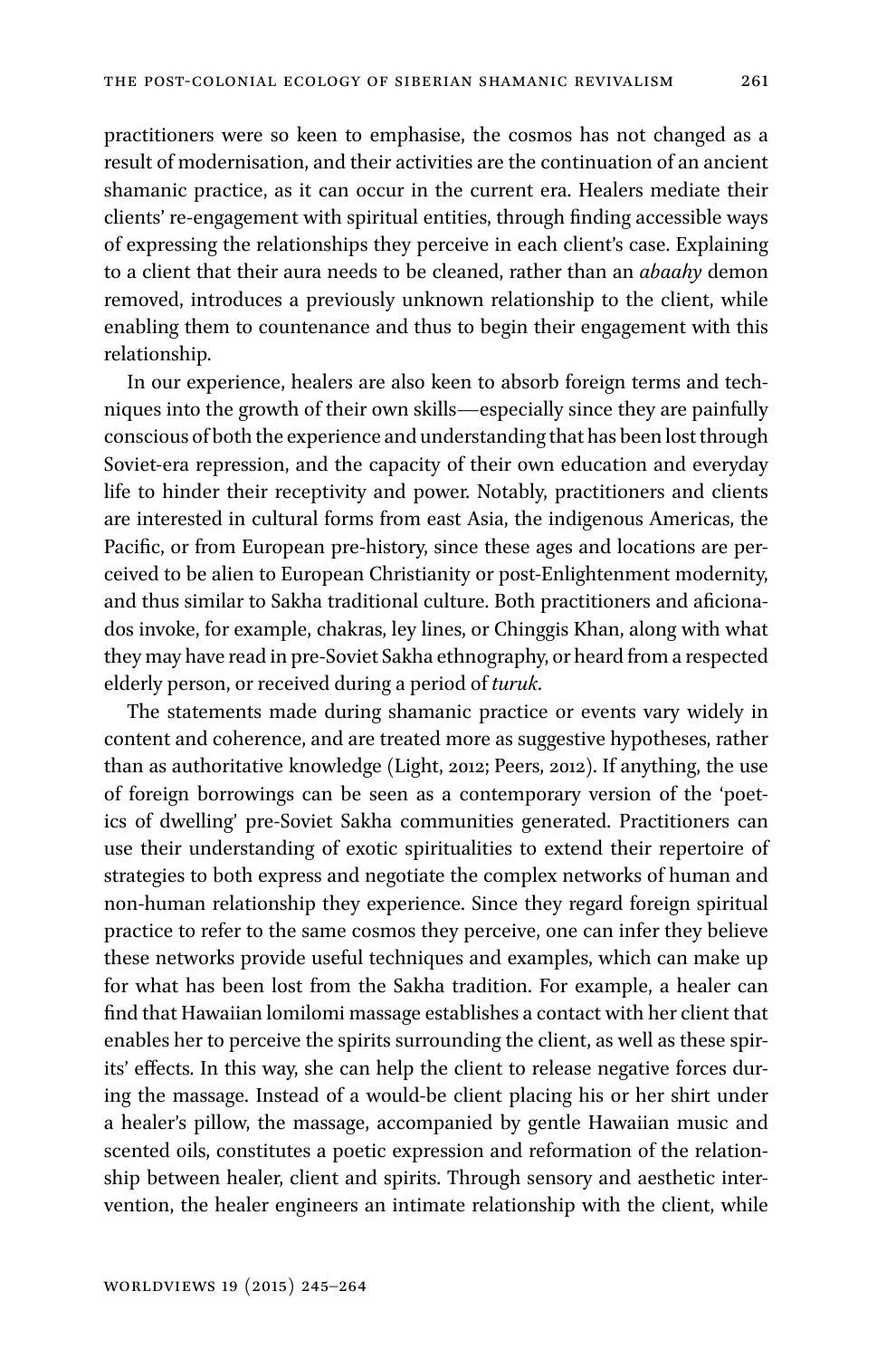reaffirming her own unusually close contact with the spirits. Thus, the sometimes bewildering mix of foreign and Sakha terminology and practice enables a recovery of forms of relationship and knowledge that have existed within the Sakha people's lived environment for centuries; even if this recovery is conditioned by the continuing power of history, state and economy to disrupt these relationships.

Both the impulse to restore the authentic Sakha shamanism, and the experimentation with foreign spiritual forms, are emerging out of the contradicting influences of two sets of relationships within Sakha social reality. These sets of relationships are predicated on older animist perceptions of environment and person on the one hand, and the European-influenced notions of person, state, and institution, on the other. The contrasting threads of revivalist and experimentalist motivation manifest the tensions and opportunities inherent in the co-existence of the two worldviews in contemporary Sakha life. Together, they constitute contemporary Sakha shamanism as a project that does indeed have a very ambiguous authorship, as Asad notes (1993). Shamanism in Sakha (Yakutia) is emphatically a Sakha practice, in which Sakha people are the experts, and yet it reflects the fact that the Sakha people have become sufficiently Russianized to run organisations and institutions that arise from Russia's Europedominated heritage.

But perhaps the persistent presence and activity of a live landscape, along with its non-human inhabitants—a presence and activity that remains impossible to articulate in post-Enlightenment, modernist terms—is what makes the phenomenon of Sakha shamanism distinctly non-European, even if one might have difficulty in characterising it as genuinely Sakha. Non-modern experiences of place and environment are inflecting the aspirations and strategies of the Sakha revival, as it works to reproduce and re-form the Sakha people's interrelation with their live environment in its turn. The Sakha case implies that the continuing presence of non-European ontologies has the power to shape postcolonial cultural revival, despite the modernist assumptions that may underlie the revivalist impulse.

#### **References**

Asad, T. (2002). Ethnographic Representation, Statistics, and Modern Power. In Brian Keith Axel (ed.) *From the margins: Historical Anthropology and its futures*. Durham: Duke University Press. Pp. 66–94.

Asad, T. (1993). *Genealogies of Religion: Discipline and Reasons of Power in Christianity and Islam*. Baltimore: The Johns Hopkins University Press.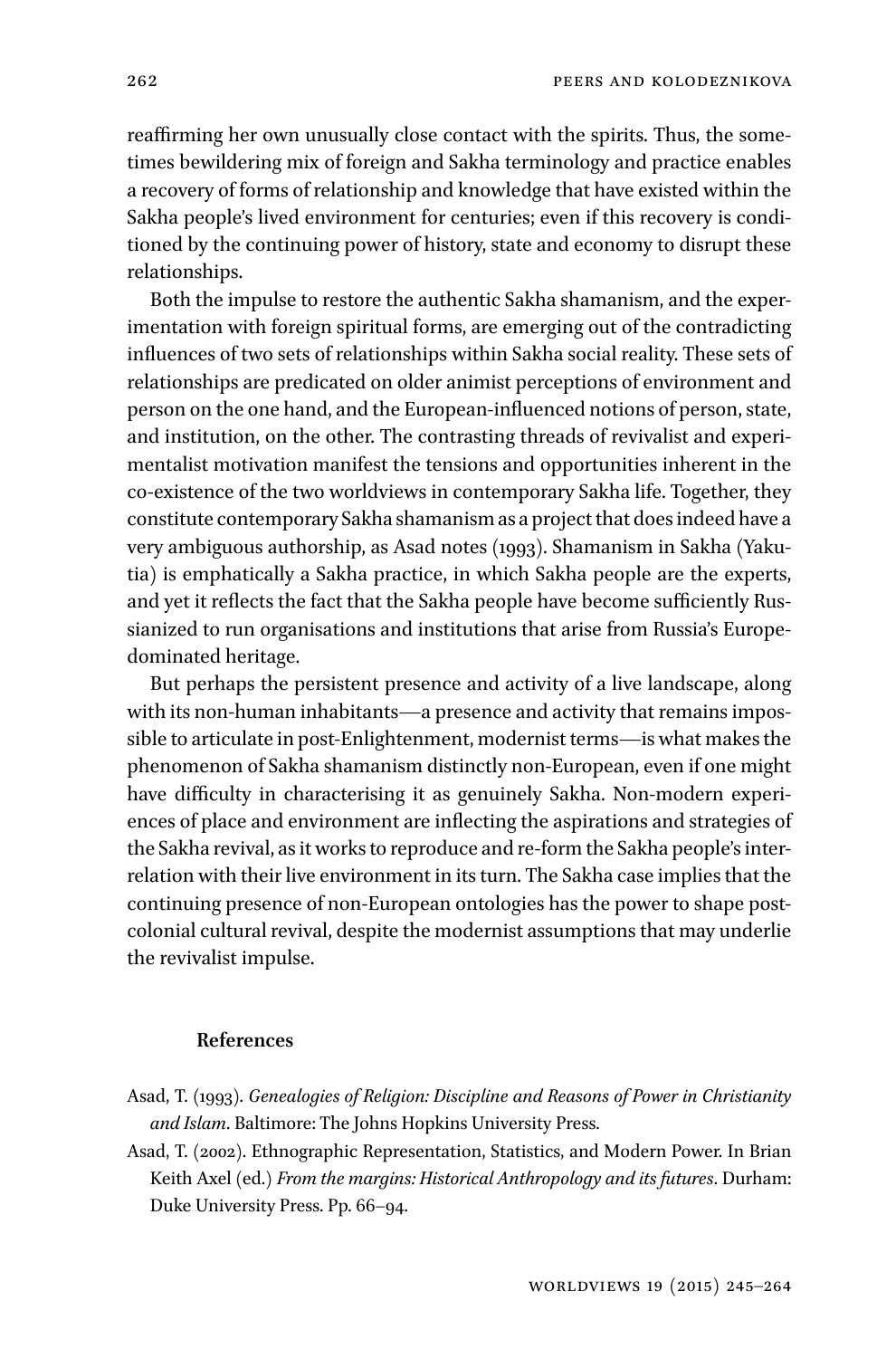- Argounova-Low, T. (2012). *The politics of nationalism inthe Republic of Sakha (Northeastern Siberia), 1900–2000: Ethnic conflicts under the Soviet regime*. Foreword by Piers Vitebsky. Lewiston ny: The Edwin Mellen Press.
- Axel, B.K. (ed.) (2002). *From the margins: Historical Anthropology and its futures*. Durham: Duke University Press.
- Black, M. (1977). Ojibwa Taxonomy and Percept Ambiguity. *Ethos* 5: 90–118.
- Balzer, M. (2011). *Shamans, Spirituality and cultural Revitalization: Explorations in Siberia and Beyond*. New York: Palgrave Macmillan.
- Crate, S.A. (2006). *Cows, Kin and Globalisation: An Ethnography of Sustainability*. Plymouth: Altamira Press.
- Donohoe, B. & Habeck J.O. (eds.) (2011). *Reconstructing the House of Culture: Community, Self, and the Makings of Culture in Russia and Beyond*. New York: Berghahn.
- Eliade, M. (1964). *Shamanism: Archaic Techniques of Ecstacy*. Translated by Willard R. Trask. Princeton: Princeton University Press.
- Fitzpatrick, S. (2000). (ed.) *Stalinism: New Directions*. London: Routledge.
- Hallowell, A.I. (1955). *Culture and Experience*. Philadelphia: University of Pennsylvania Press.
- Hallowell, A.I. (1960) Ojibwa Ontology, Behaviour and World View. In S. Diamond (ed.) *Culture in History: Essays in Honour of Paul Radin*. New York: Columbia University Press, pp. 19–52.
- Humphrey, C. (2002). *The Unmaking of Soviet Life: Everyday Economies After Socialism*. Ithaca: Cornell University Press.
- Ingold, T. (2000). *The Perception of the Environment: Essays on Livelihood, Dwelling and Skill*. London: Routledge. Jakobson, R. (1960). Closing Statement: Linguistics and Poetics. In T.A. Sebeok (ed) *Style in Language*. New York: Wiley. Pp. 350–377.
- Jochelson, W. (1933). The Yakut. *Anthropological Papers of the American Museum of Natural History* 33(2). New York.
- Khudyakov, I.A. (1969). *Kratkoye opisaniye Verkhoyanskogo Okruga* [A Short Description of Verkhoyansk Region]. Leningrad: Nauka.
- Lane, C. (1981). *The Rites of Rulers: Ritual in an Industrial Society—the Soviet Case*. Cambridge: Cambridge University Press.
- Latour, B. (1993) *We Have Never Been Modern*. Translated by Catherine Porter. Harlow, England: Pearson Education Ltd.
- Light, N. (2012) Hieromancers of History: Transacting Politics and Values through Popular Historical Narratives in Central Asia. Paper presented at the conference, 'History making in Central and Inner Asia', at the Martin-Luther-Universität in Halle, Germany.
- Lindquist G. (2006a). *The quest for the authentic shaman: multiple meanings of shamanism on a Siberian journey*. Stockholm: Almqvist and Wiksell International.
- Lindquist, G. (2006b). *Conjuring Hope: Healing and Magic in Contemporary Russia*. New York: Berghahn.